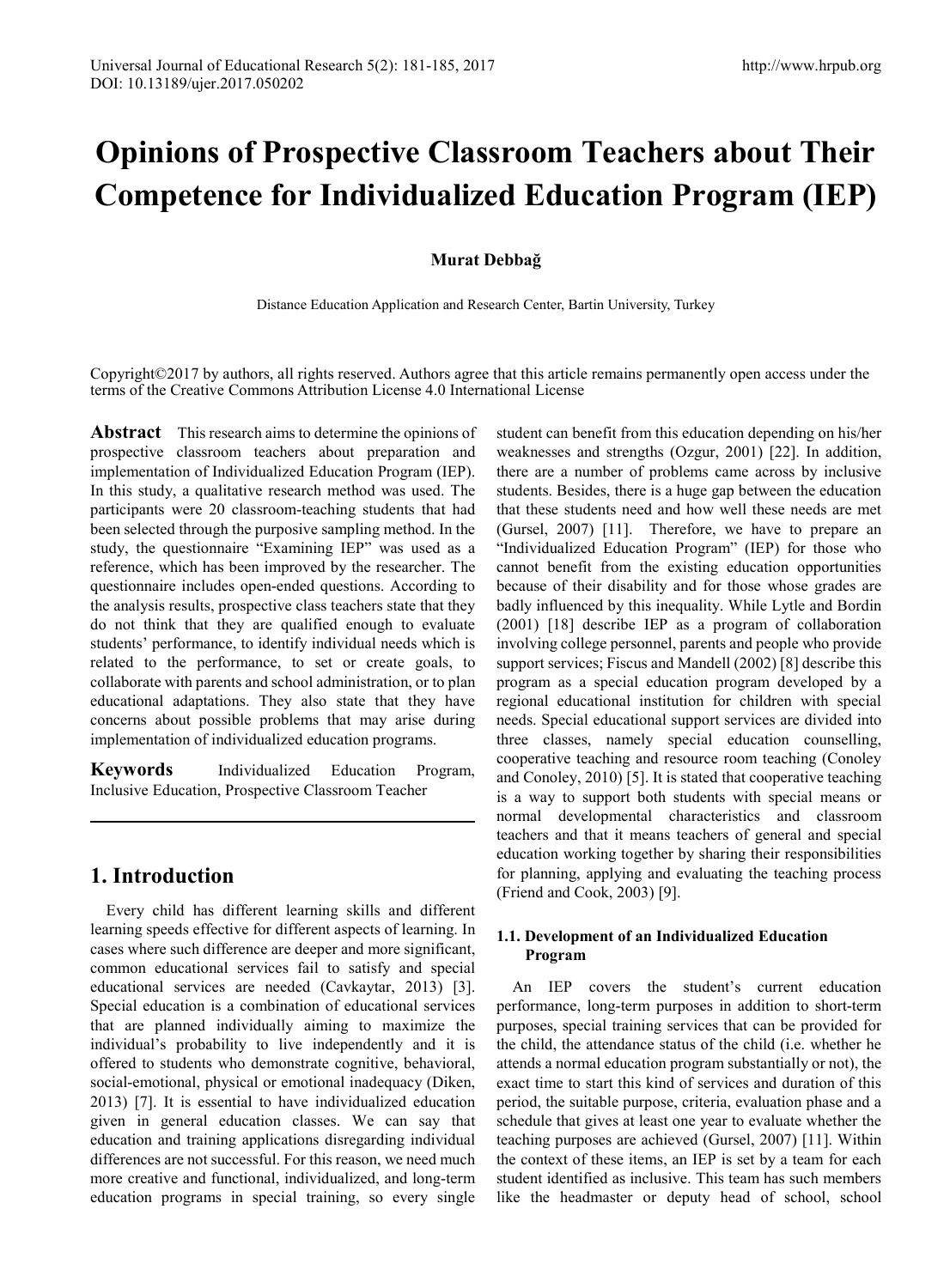counselor, class master, special education teachers, branch teachers, student and their parents, and teachers as observers (MEB, 2010) [19]. Even if special education teachers are considered to be the most knowledgeable members about mainstreaming and IEP in a team and there is a great number of special education teachers in Turkey, if we look at the studies in the literature conducted in Turkey, it is revealed that there is no room for IEP in some schools (Cuhadar, 2006) [6]. Class masters and guidance counselors see IEP as a great method for their students' education with special needs, but they cannot apply IEP because they do not have enough information about IEP, or they have limits in applying an IEP (Bahar and Yikmis, 2002 [2]; Cetin, 2004 [4]). Metin, Gulec and Sahin (2009) [20] emphasize that there is no one in the school to help them about how to carry out inclusive programs of class masters according to their study. Thus, class masters who know their students best, who can observe and evaluate them are obliged to take the responsibility for arranging and applying the procedures of an IEP. However, the quality and quantity of undergraduate courses on special education taken by class masters is not enough to develop and apply an IEP (Kargin, 2004) [9]. Therefore, questioning the views and ideas of class masters who directly participate in the process of developing and applying an IEP makes a huge contribution to the entire IEP process.

The goal of this study is to put forth the ideas of prospective classroom teachers about development and application of an individualized education program. Below, we seek an answer to those questions in parallel with this purpose. Do prospective teachers

- a. have enough information about how to determine the need for an IEP and how to evaluate IEP?
- b. feel adequate to develop an Individualized Education Program (writing a goal etc.)?
- c. think that they can make educational adaptations for individualized education?
- d. have any concerns or suggestions about development and application of an individualized education program?

## **2. Method**

This study is based on qualitative research. For qualitative research, we can say that it uses qualitative data gathering methods including observation, interview and document review. It is also possible to say that it enables events and one's perception to be processed successfully in a realistic and integrative way (Yildirim & Simsek, 2005) [27]. In this study, the method of document review was used. For that purpose, the researcher prepared a questionnaire including few questions, and the researcher put this questionnaire into its final form based on specific expert opinions. The data was collected once all senior students who study class teaching completed this questionnaire. Voluntary students that answered open-ended questions were picked up for an analysis. To

analyze the data, two methods - descriptive method and content analysis - were used.

#### **2.1. Participants**

In one of the universities located in Western Black Sea Region in Turkey, in order to gather information about what senior class teaching students think about IEP and in order to see their progress in preparation of IEP, typical sampling, a sub-brunch of non-probabilistic technique, was adopted (Yildirim & Simsek, 2006) [21]. This study was conducted with 20 prospective classroom teachers who were in their senior year at the time. The reason why we have preferred senior students is that they are no longer responsible for IEP or courses on special education. Some useful answers given in the questionnaire were taken into consideration in the analysis process. The details of the participants are provided below.

**Table 1.** The details of the participants

| Participant | <b>Sex</b> | Age | Department            | Grade                    | Received<br>Inclusive-Special<br>Education<br>Training? |
|-------------|------------|-----|-----------------------|--------------------------|---------------------------------------------------------|
| $S-1$       | Female     | 21  | Classroom<br>Teaching | 4                        | Yes                                                     |
| $S-2$       | Female     | 22  | Classroom<br>Teaching | 4                        | Yes                                                     |
| $S-3$       | Male       | 21  | Classroom<br>Teaching | 4                        | Yes                                                     |
| $S-4$       | Female     | 23  | Classroom<br>Teaching | $\overline{\mathcal{L}}$ | Yes                                                     |
| $S-5$       | Male       | 22  | Classroom<br>Teaching | $\overline{\mathcal{L}}$ | Yes                                                     |
| $S-6$       | Female     | 27  | Classroom<br>Teaching | 4                        | Yes                                                     |
| $S-7$       | Female     | 23  | Classroom<br>Teaching | 4                        | Yes                                                     |
| $S-8$       | Female     | 21  | Classroom<br>Teaching | 4                        | Yes                                                     |
| $S-9$       | Male       | 21  | Classroom<br>Teaching | $\overline{\mathcal{L}}$ | Yes                                                     |
| $S-10$      | Female     | 22  | Classroom<br>Teaching | 4                        | Yes                                                     |
| $S-11$      | Female     | 22  | Classroom<br>Teaching | $\overline{\mathcal{L}}$ | Yes                                                     |
| $S-12$      | Female     | 22  | Classroom<br>Teaching | $\overline{\mathcal{L}}$ | Yes                                                     |
| $S-13$      | Female     | 23  | Classroom<br>Teaching | 4                        | Yes                                                     |
| $S-14$      | Male       | 21  | Classroom<br>Teaching | $\overline{\mathcal{L}}$ | Yes                                                     |
| $S-15$      | Female     | 21  | Classroom<br>Teaching | $\overline{\mathcal{L}}$ | Yes                                                     |
| $S-16$      | Male       | 22  | Classroom<br>Teaching | $\overline{\mathcal{L}}$ | Yes                                                     |
| $S-17$      | Female     | 21  | Classroom<br>Teaching | 4                        | Yes                                                     |
| $S-18$      | Female     | 22  | Classroom<br>Teaching | 4                        | Yes                                                     |
| $S-19$      | Female     | 21  | Classroom<br>Teaching | $\overline{\mathcal{L}}$ | Yes                                                     |
| $S-20$      | Male       | 24  | Classroom<br>Teaching | 4                        | Yes                                                     |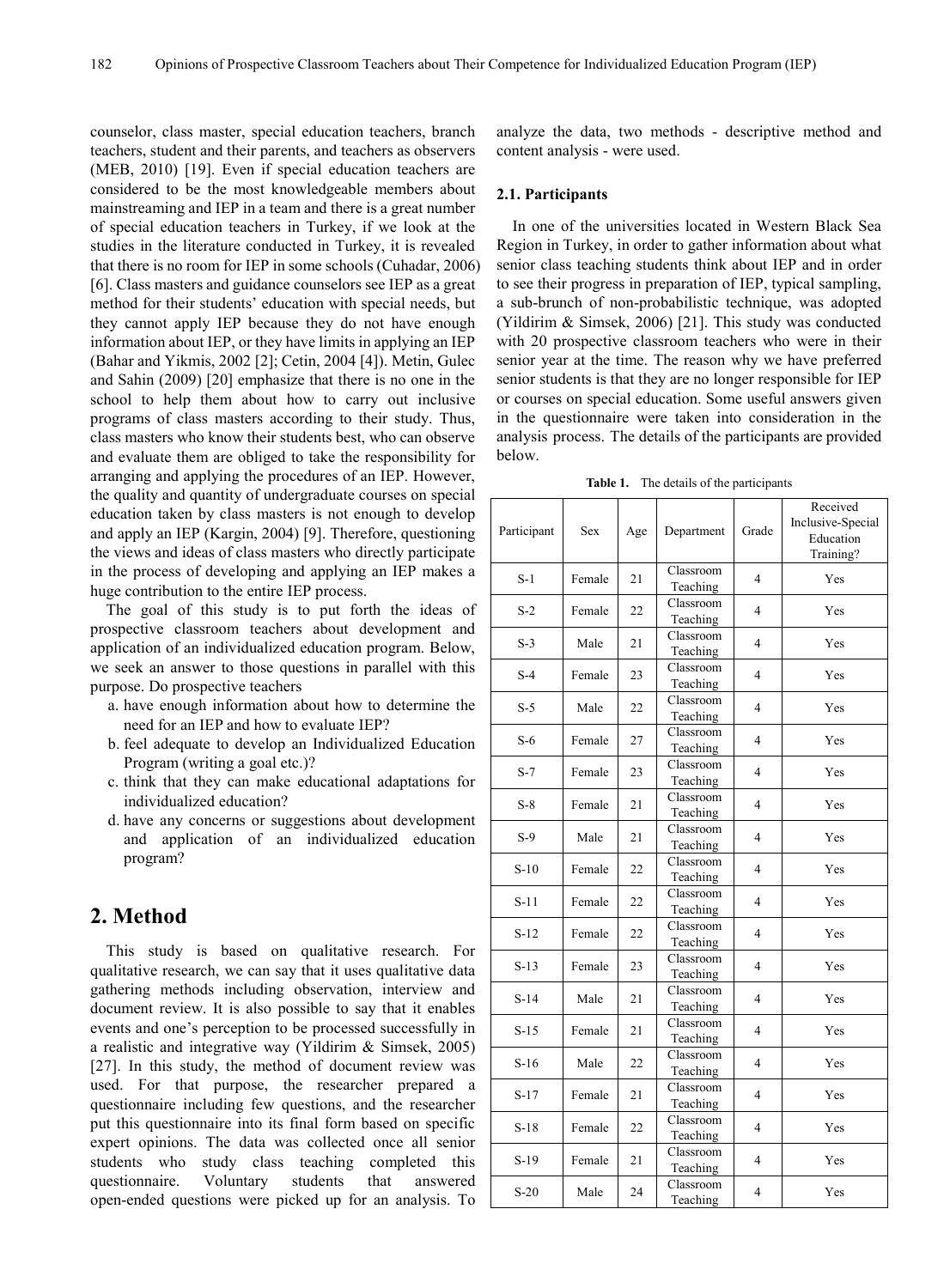#### **2.2. Data Analysis**

The students' answers to open-ended questions were analyzed with a descriptive approach and content analysis. The descriptive analysis is a method of quantitatively describing and interpreting previous data. As there are direct quotations, for a striking representation, the ideas of the participants were pursued as well (Yildirim & Simsek, 2005, p. 224) [21]. The main goal of the content analysis is to get the exact terms and relations that can account for the data. The data outlined and interpreted in the descriptive analysis was processed more deeply in the content analysis. In this way, we could find out the exact terms and themes that cannot be distinguished by a descriptive analysis (Yildirim & Simsek, 2005, s. 227) [21].

## **3. Findings**

This part includes an analysis of the answers given by the prospective teachers in the questionnaire with an aim to examine their ideas on development and application of an IEP. With the help of this questionnaire, the findings are presented under four titles according to our sub-goals.

"*Is there enough information about how IEP is determined and evaluated?"* in line with this sub-goal, a content analysis is given below for the students' answers.

| <b>Table 2.</b> Content Analysis for the First Sub-goal. |  |  |  |
|----------------------------------------------------------|--|--|--|
|                                                          |  |  |  |

|                             | Evaluating students by observing (8)             |  |  |
|-----------------------------|--------------------------------------------------|--|--|
| Assessing                   | It is hard to identify students' performance (8) |  |  |
| the need for an             | Comparing to other students (6)                  |  |  |
| <b>IEP</b>                  | Status of given tasks. (4)                       |  |  |
|                             | By gathering info from parents. (4)              |  |  |
| Evaluation of<br><b>IEP</b> | Class-teacher cannot evaluate by himself $(6)$   |  |  |
|                             | Evaluating with guidance teacher (4)             |  |  |
|                             | According to observation results (4)             |  |  |
|                             | In an IEP commission $(4)$                       |  |  |
|                             | According to IEP goals (2)                       |  |  |

The findings were examined in two categories in parallel with this sub-goal. Some basic ideas are given below:

S-3. "The need for an IEP is assessed by observing the students. An inclusive student succeeds at the end because he behaves in a different way compared to the others. Thereafter, it is important to contact the guidance teacher."

S-16. "By speaking to his parents, we can clearly discover if an IEP is needed or not. An inclusive student's parents have to get in contact with the classroom teacher. Otherwise, it takes time to understand the limits of the student. I really think that it would be difficult for me to discover it."

In the light of the findings, the prospective class teachers mean that it is important to observe students, get information from their parents, and evaluate them based on their performance in the class to understand if an IEP is needed. In addition, these prospective teachers think that it would be challenging to discover the need. These results show parallelism with Cetin's (2004) [4] findings. According to his findings, prospective classroom teachers had difficulty when they had to assess students' performance as well. The

commission and guidance teacher emphasized that a class teacher cannot decide on the evaluation phase alone. Also Johns, Crowley and Guetzloe (2002) [13] arrive at the same conclusion that classroom teachers had some difficulty in evaluating in the right way.

"Do they feel adequate to develop an individualized education program (writing a goal etc.)?" The answers are presented below in line with this sub-goal:

**Table 3**. Content Analysis for the Second Sub-goal

|                | I am not definitely adequate (14)       |  |  |
|----------------|-----------------------------------------|--|--|
| Development of | Never set/written a goal $(10)$         |  |  |
| IEP.           | Goals are set by a guidance teacher (4) |  |  |
|                | This process requires team work $(2)$   |  |  |

S-1. "As far as I know, guidance teachers set the goals. These goals are student-oriented, and they are acted on throughout the school year. I have not written any goal and I do not feel adequate to do it."

S-9. "I have never written a goal in my life. We have not been taught to do it in any undergraduate courses, and I think it requires team work."

Looking at these findings, it is understood that most of the teachers have difficult moments writing a goal, which is specifically important for development of an IEP. In addition, most of the students express that they have never set a goal before. In line with this result, Johns, Crowley and Guetzloe (2002) [13] indicates that prospective classroom teachers have trouble setting a goal according to students' performance. Additionally, Temel (2002) [24] similarly indicates that classroom teachers are not qualified to achieve inclusion teaching.

"*Do they think that they can make educational adaptations for individualized education?"* In line with this sub-goal, the content analysis based on students' answer is provided below.

**Table 4.** Content Analysis for the Third Sub-goal

|                | Have no idea. So, I can't (12)                  |  |  |
|----------------|-------------------------------------------------|--|--|
|                | There is no enough room for adaptation $(8)$    |  |  |
| Application of | I don't know the special training method (6)    |  |  |
| IEP            | It is not possible, funding is very limited (4) |  |  |
|                | On-the-job training is important too $(2)$      |  |  |
|                | I can do if I get support $(2)$                 |  |  |

S-2. "I don't have any idea about how I can make physical adaptations. As they don't follow the curriculum, they have a program which is totally extracurricular."

S-10. "I personally think that I cannot make an adaptation. Each inclusive student has his own case, so I don't have an idea about most of them."

S-18. "I don't have any idea about how I can do it. It is hard to modify the class environment. It also requires funding."

According to these findings, teachers have no idea about educational adaptations for an IEP. Furthermore, teachers really think that it requires special funding and knowledge. In addition, they doubt that they would get the support they need for it and they emphasize that they do not have enough information on special teaching methods. Izci (2005) [12]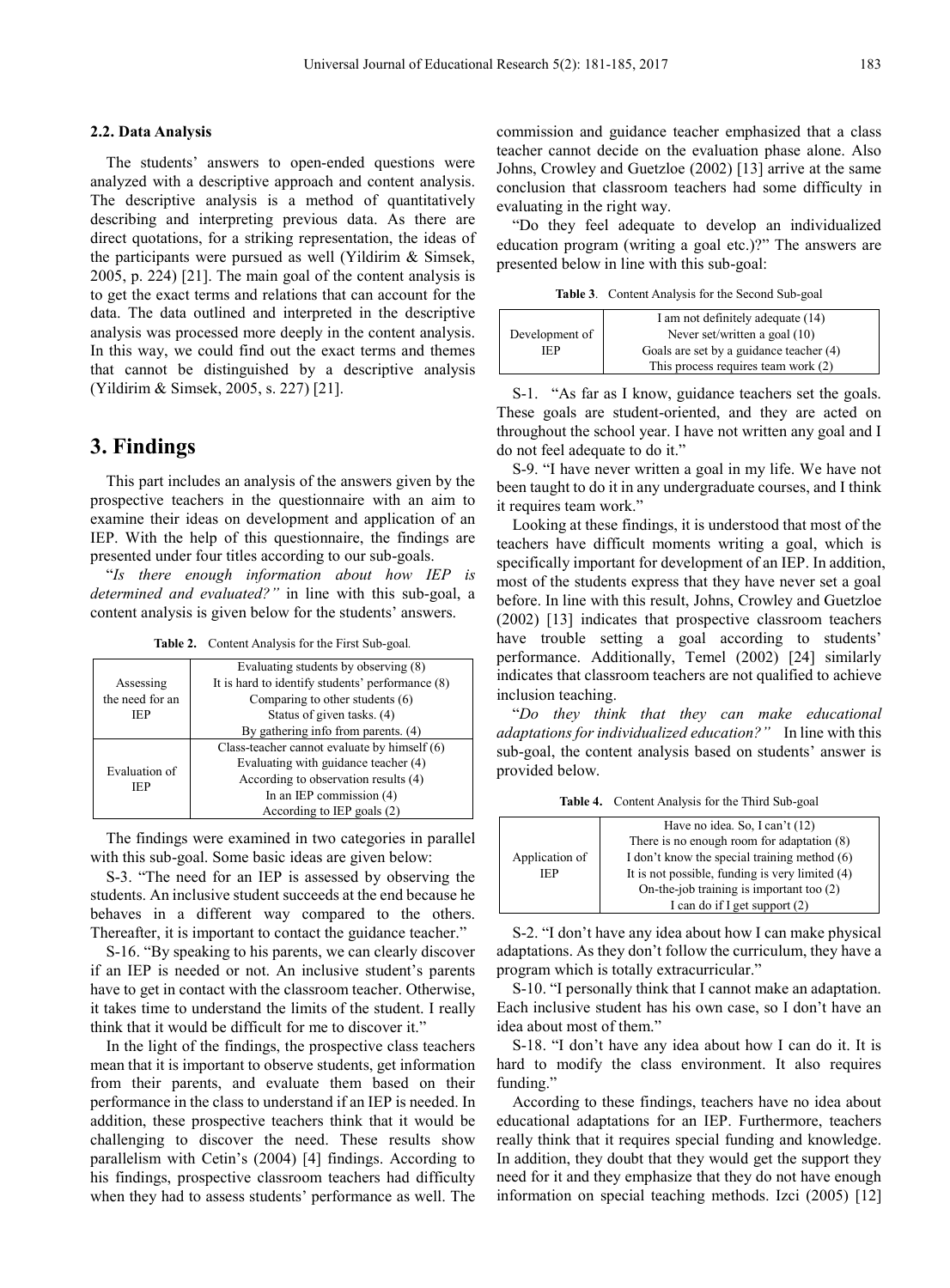found out that although teachers want to do some in-class and out-of-class activities, lack of information and ability makes them feel inadequate. Besides, according to Bahar and Yikmis (2002), teachers do have some difficulties in making adaptations and finding materials needed for an IEP process.

"What are their concerns or suggestions about development and application of an IEP?" In line with this sub-goal, the content analysis based on students' answers is provided below.

|  | <b>Table 5.</b> Content Analysis for the Fourth Sub-goal |  |  |  |  |
|--|----------------------------------------------------------|--|--|--|--|
|--|----------------------------------------------------------|--|--|--|--|

| Concerns    | I am inadequate (12)                           |  |  |
|-------------|------------------------------------------------|--|--|
|             | Classes are so crowded (12)                    |  |  |
|             | Opportunities are limited (Material etc.) (10) |  |  |
|             | Time is not enough to do this $(8)$            |  |  |
|             | I believe I cannot get support (6)             |  |  |
| Suggestions | On-the-job training $(8)$                      |  |  |
|             | Special training (6)                           |  |  |
|             | Courses on setting and writing goals (2)       |  |  |
|             | Experienced teachers must do this (2)          |  |  |

According to these findings, it is obvious that teachers are worried about issues like finance, support and crowded class environment. They also feel inadequate for an IEP process.

S-3. "I don't really think that the school administration can support me, because you know, it is all about money, and this is not totally up to them. In addition, I think we could have a greater number of courses on special education for teaching methods. I often feel really inadequate."

S-7. "I think I am not ready to set a goal. Maybe we can be taught to do it. This is important, as we need to prepare a program. It is possible to set some common goals with a guidance teacher.

S-11. "Classrooms are heavily crowded in Turkey, so how can we help each one of them? Even for non-crowded classes, there is not enough money for this. Could we have financial support from their families? That is the issue here."

According to these findings, teachers are really worried about support, time and class size. Vural's research (2008) [26] indicates that the heads of inclusion class cannot get enough support from the school administration, directorate of national education, counselling and research center, and families. Their concerns about class size show parallelism with Varol's (2010) [25] research. According to Varol, teachers have trouble applying an IEP because of crowded classrooms.

## **4. Conclusion and Discussion**

Prospective classroom teachers consider themselves inadequate at distinguishing the need for individualized education, students' performance and at evaluating, setting goals, collaborating with parents and school administration, and making educational adaptations. It is also noted that they think that there will be problems in application of individualized education activities.

In addition, teachers find themselves non-qualified to set a

goal. As a result of Spellman's (1989) [23] research on performance of teachers in developing an IEP, most of the teachers have trouble setting the exact goals for the short term and long term for academic, social and physical fields. On the other hand, Lee-Tarver (2006) [17] emphasizes that teachers have a huge role in the IEP process, but they all need much more qualified education for these issues and creating goals as well. According to Izci (2005) [12], classroom teachers are not qualified enough for inclusion teaching. Similarly, Babaoglan and Yilmaz's (2010) [1] research carried out with classroom teachers, teachers remain incapable anyway. Kuyumcu (2011) [16] states that the capacity of students must be evaluated by a teacher, while goals are to be determined and set by a guidance teacher.

Classroom teachers also have problems making educational adaptations for an IEP process. Onder (2007) [21] arrives at a conclusion, as a result of his qualitative research in which 29 class teachers participated, that most of the teachers do not even attempt to make adaptations. Kuyumcu conducted a study in 2011 and states that teachers are inadequate in terms of setting goals and planning educational adaptations.

Teachers also state that they can contribute to an IEP if they could attend more courses on on-the-job training and special education. The existing undergraduate curricula fail to provide prospective teachers with adequate education on these topics (Cetin, 2004 [4]; Izci, 2005 [12]). This problem may be overcome through on-the-job training offered to prospective teachers/teachers at some point in their career. In another study by Metin, Gulec and Sahin (2009) [20], research shows that this kind of on-the-job training affects teachers in a good way. They develop a positive attitude towards, have more information on and gain ability about education. However, it is absolutely important for prospective teachers to receive adequate education before they leave school and before any on-the-job training, which would improve their contribution for the IEP process. Similarly, Gurgur, Kis and Akcamete (2012) conclude that it is important to provide prospective teachers with some practical pre-service opportunities to make them familiar with inclusion applications [10].

Prospective classroom teachers have some concerns about crowded classes and possible problems they would come across while implementing an IEP. In Turkey, the number of inclusive students is increasing year by year while teachers do not get support for special education in general education classes. Therefore, teachers have so many inclusive students, but they are not able to solve all the problems by themselves in the class (Kargin, 2004) [14]. Kuyumcu (2011) [16] concludes that lack of time, which is a result of crowded classrooms, is a huge problem for classroom teachers. Kot, Sönmez, Yıkmış, Çiftçi Tekinarslan (2015) arrive at a similar conclusion, according to their studies with classroom teachers, that teachers do not think institutions or people who need to be involved in the inclusion process cooperate with them in this process. [15].